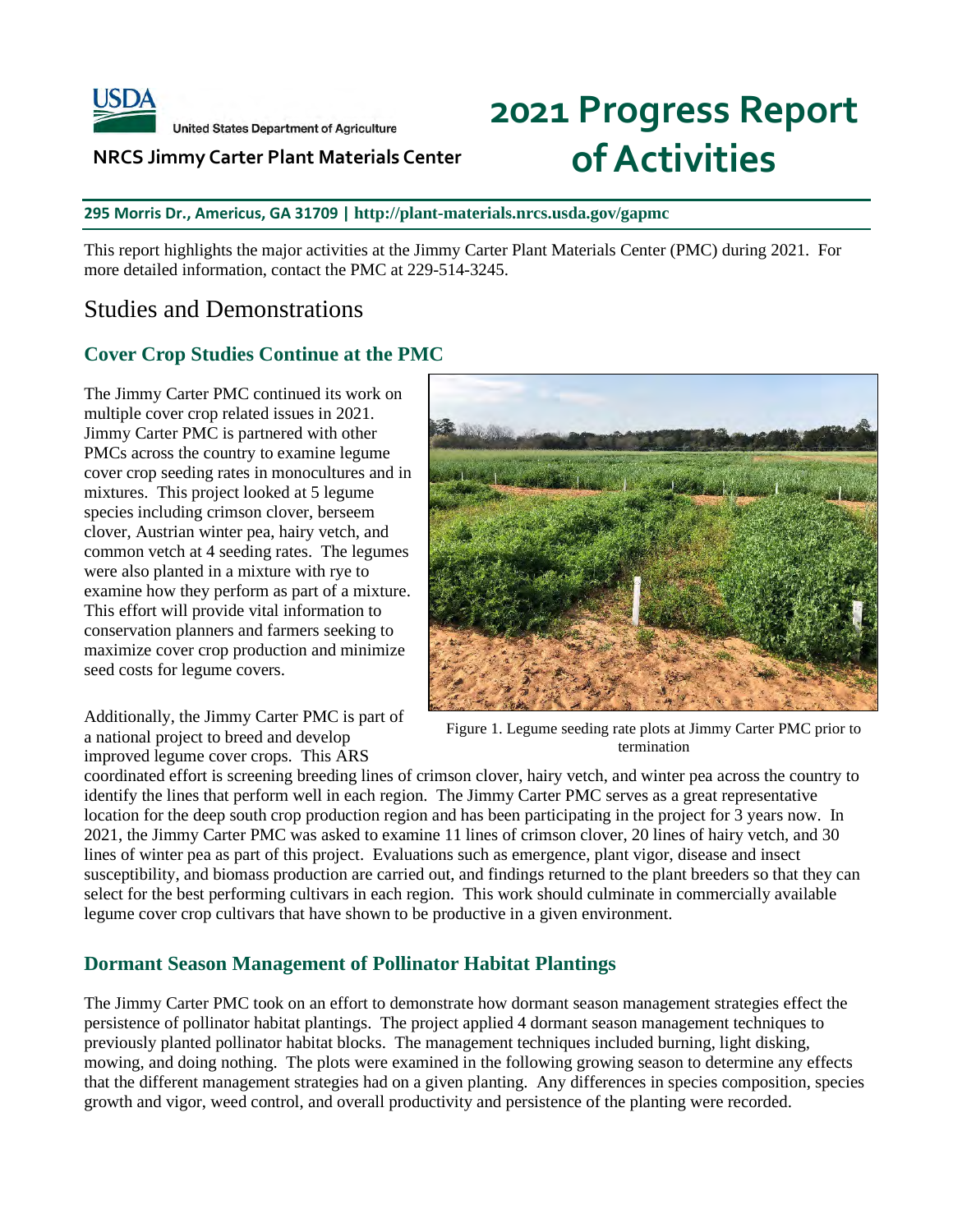Preliminary results indicate that some attributes of the planting, especially weed management, are influenced by the dormant season management technique that is chosen.



Figure 2. Burning (left) and disking (right) were two treatments applied to pollinator habitat plantings to demonstrate potential dormant season management techniques

# Technology Transfer

# **Technical Assistance**

The Jimmy Carter Plant Materials Center was asked to participate in a large, in-field research project beginning in 2021. This 2-year project was a collaboration between University of Georgia Cooperative Extension, Golden Triangle RC&D, the Georgia Association of Conservation Districts, the Georgia Soil and Water Conservation

Commission, and the Jimmy Carter Plant Materials Center. The goal of the project was to showcase 4 different cover crop options in large plots and demonstrate the benefits the cover crop could provide in a traditional row crop setting. The PMC assisted with determining suitable cover crop mixes to use, establishing appropriate seeding rates for the mixes, ensuring cover crop species were mixed and inoculated correctly, and determining grain drill calibration and depth settings prior to planting. Additionally, the PMC was called on to determine cover crop biomass production for fertilizer credit analysis and to identify the best cover crop termination methods and timing. University of Georgia Cooperative Extension collected a variety of additional data in the project including cash crop yield, fertilizer usage, in-season soil moisture measurements, and production costs of the cover crop and cash crop. This project will provide insight into how the cover cropping system changes the overall management regime of traditional row crop production in the region. The project is ongoing and has received some interest from various farm magazines and publications and in the region as well as being the site for multiple farmer field days last year.



Figure 3. Southeast FarmPress cover featuring the large, on-farm cover crop project worked on by many collaborators including Jimmy Carter PMC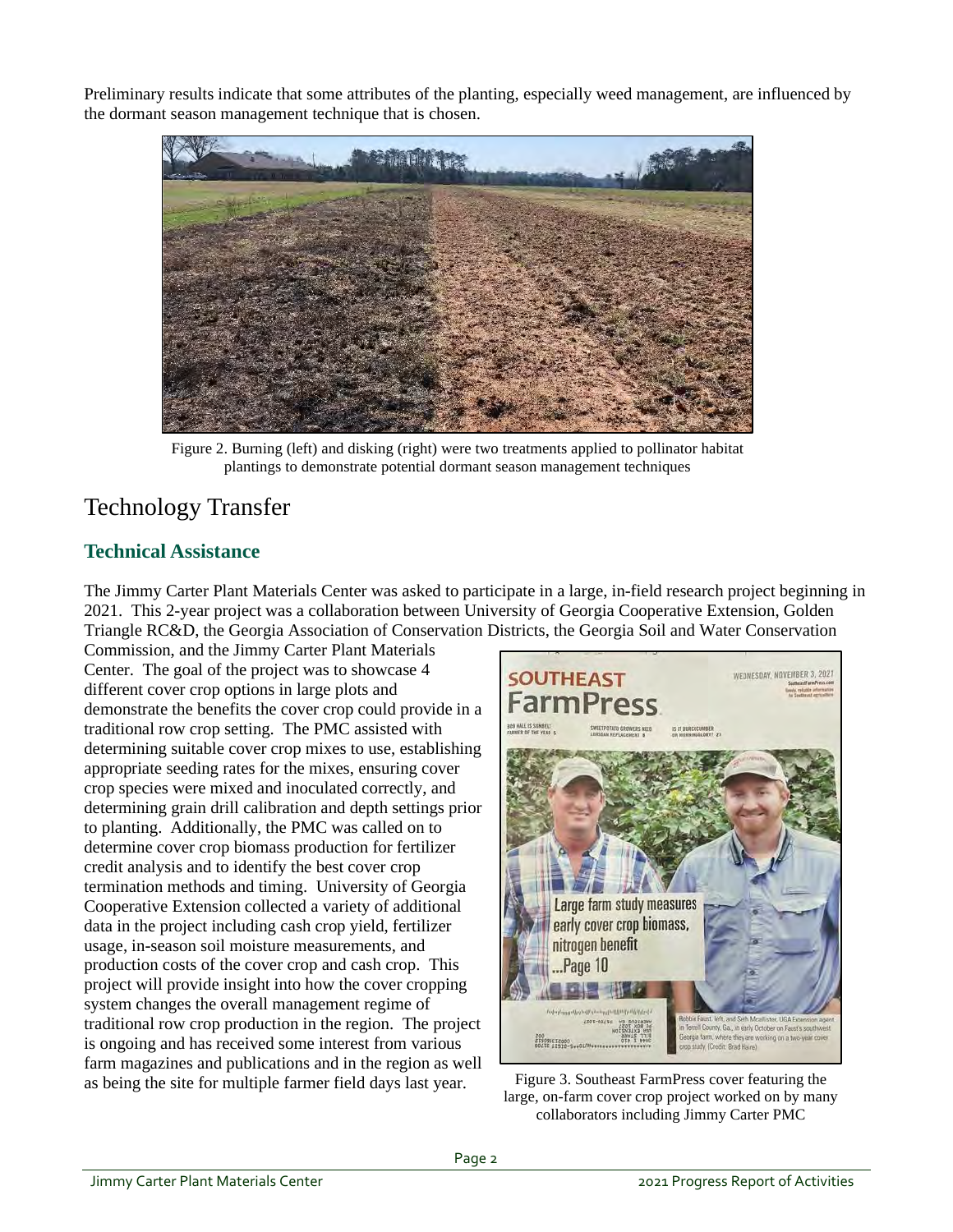# **Technical Documents**

The National Technical Note No. 6 [Selecting, Planting, and Managing Grasses for Vegetative Barriers](https://www.nrcs.usda.gov/Internet/FSE_PLANTMATERIALS/publications/natpmtn13722.pdf) was completed and published in 2021. This project evaluated both warm and cool season perennial grasses for their usefulness in vegetative barriers. The document also compiled planting and maintenance information that conservation planners and farmers should consider before installing this vegetative conservation practice. This should provide another tool to stop erosion in fields where terracing or other more invasive practices may not be feasible or desired.

The East Regional Technical Note No. 4 [Giant Cane and Other Native](https://www.nrcs.usda.gov/Internet/FSE_PLANTMATERIALS/publications/flpmctn13727.pdf)  [Bamboos: Establishment and Use for Conservation of Natural](https://www.nrcs.usda.gov/Internet/FSE_PLANTMATERIALS/publications/flpmctn13727.pdf)  [Resources in the Southeast](https://www.nrcs.usda.gov/Internet/FSE_PLANTMATERIALS/publications/flpmctn13727.pdf) is published. Plant Materials Centers (PMCs) in Brooksville, FL and Americus, GA compiled and reviewed existing literature to develop this guidance document for establishing and managing giant cane stands. This document will assist those conservation planners and landowners that are interested in promoting the use of this culturally significant plant species.

Georgia Technical Note No. 26 [Persistence of 'Chisolm' Summer-](https://www.nrcs.usda.gov/Internet/FSE_PLANTMATERIALS/publications/gapmctn13728.pdf)[Dormant Tall Fescue in the Georgia Coastal Plain](https://www.nrcs.usda.gov/Internet/FSE_PLANTMATERIALS/publications/gapmctn13728.pdf) is available. This study evaluated a new, commercially available Summer Dormant Tall Fescue variety against two Tall Fescue varieties more commonly used in the state. The goal was to determine if the Summer Dormant variety would allow for expanded use of tall fescue in regions where it is not commonly grown. The findings will assist those conservation planners and farmers that are considering using tall fescue in a conservation planting.



Figure 4. Cover of ENTSC Tech Note 4 discussing Giant Cane and other Native Bamboos

#### Georgia Technical Note No. 27 [Evaluation of Little Bluestem](https://www.nrcs.usda.gov/Internet/FSE_PLANTMATERIALS/publications/gapmctn13841.pdf)

[Selections for Conservation in the Georgia Coastal Plain](https://www.nrcs.usda.gov/Internet/FSE_PLANTMATERIALS/publications/gapmctn13841.pdf) is also available. This project allowed the direct comparison of 4 Little Bluestem lines to determine their growth habit and potential in the region. Data was collected from the 4 lines for 3 years to perform a comparative analysis that will be useful in plant selection for several NRCS practices.

The [2020 Jimmy Carter Plant Materials Center Progress Report of Activities](https://www.nrcs.usda.gov/Internet/FSE_PLANTMATERIALS/publications/gapmcra13767.pdf) is available. Each year JCPMC prepares a summary of highlights occurring at the center. The Progress Report of Activities is widely distributed to the Southeast region states and posted to th[e GAPMC website.](https://www.nrcs.usda.gov/wps/portal/nrcs/detail/plantmaterials/pmc/southeast/gapmc/?cid=stelprdb1083151)

All published documents from the Jimmy Carter Plant Materials Center are available on the [GAPMC](https://www.nrcs.usda.gov/wps/portal/nrcs/main/plantmaterials/pmc/southeast/gapmc/) page of Plant Materials Website.

# **Tours, Presentations, and Trainings**

Cover Crop Field Day- Nick McGhee was a guest speaker at a cover crop field day hosted by University of Georgia Cooperative Extension. He spoke about cover crop variety selection, planting dates, and seeding rates commonly used in local crop rotations.

Introduction to the Plant Materials Program and Current JCPMC Projects – Richard Barrett and Nick McGhee presented an introduction to the Plant Materials Program and an overview of current PMC Projects to employees from South Carolina and Georgia field offices.